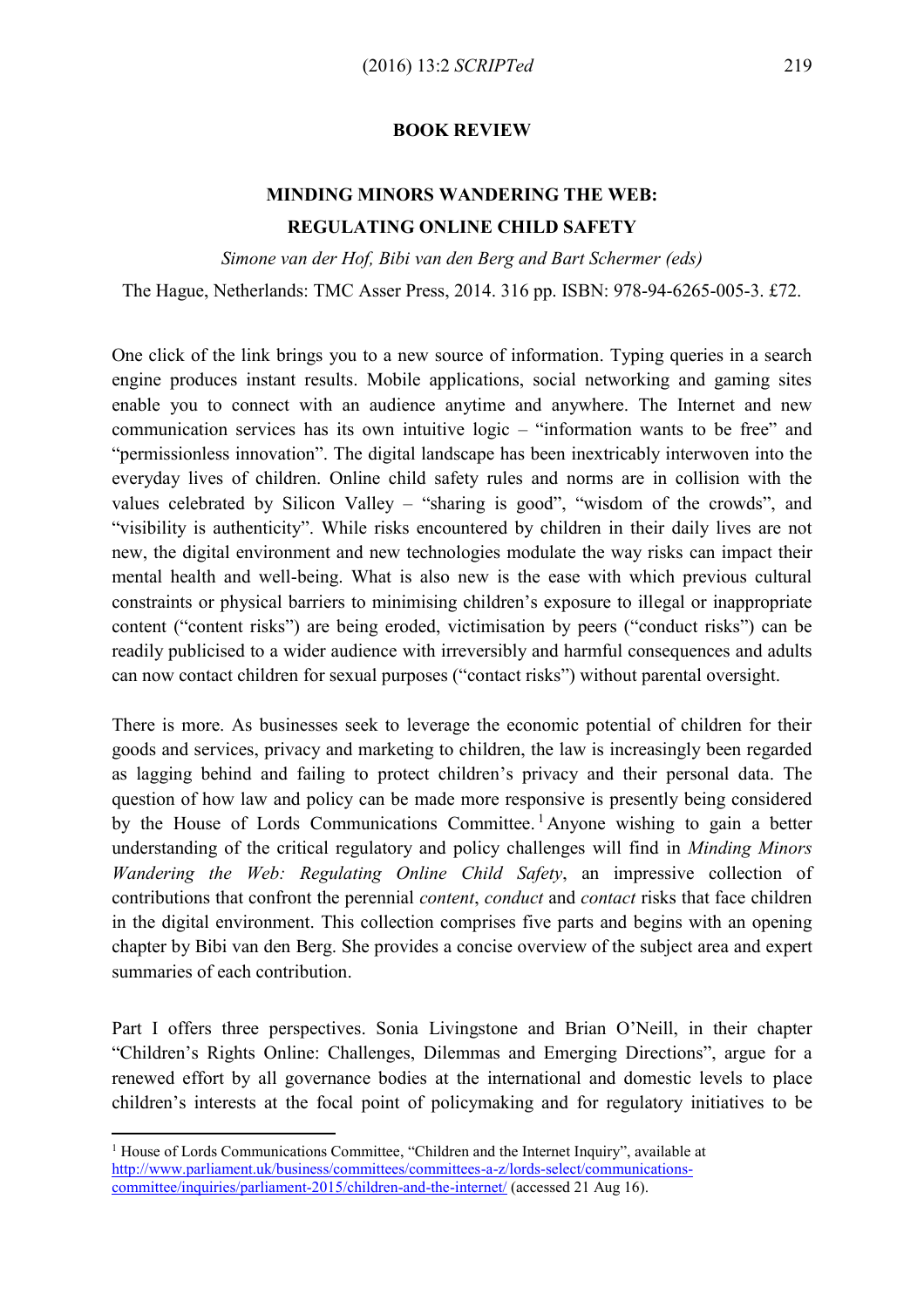underpinned by empirical evidence. Livingstone and O'Neill also identify practical problems that continue to "impede effective Internet governance" (p. 29). Conceptual, jurisdictional and technological challenges, they suggest, should be brought within the remit of a multistakeholder group with oversight to ensure transparency and accountability for policymaking (pp. 29-32). Adam Thierer urges caution in policy responses to technological risks and in particular, those encountered by children. The chapter, "A Framework for Responding to Online Safety Risks", can be regarded as an essay that argues for the pursuit of optimal responses to existing and emerging risks. Thierer makes a strong case for a "light touch" proinnovation approach and points policymakers towards building into the governance framework, incentives for industry to put children's interests first, and awareness raising initiatives (pp. 56-63). Some might be sceptical. Concerns about corporate capture of online child safety rulemaking would probably be seen by many as requiring governments and policymakers to build into the regulatory framework a stronger sense of obligation towards children. Bibi van den Berg's chapter, "Colouring Inside the Lines: Using Technology to Regulate Children's Behaviour Online", reflects on the use of technology to enhance children's rights. The chapter sets out three examples where design of technological tools in spaces inhabited by children could be used to construct a space that anticipates risky behaviour and unexpected risks (pp. 74-81). Van den Berg does acknowledge, however, that technological solutions are not fool-proof, that not all children are vulnerable, and that many may have developed resilience and risk management strategies (pp. 81-83).

Both chapters in Part II focus on the assumptions that we tend to make about children's motivations and skill-sets when formulating online child safety policies. In "Safety by Literacy? Rethinking the Role of Digital Skills in Improving Online Safety", Nathalie Sonck and Jos de Haan highlight the considerable variations in actual skill levels among children. They draw on empirical evidence to argue that, paradoxically, children with considerable technical skills are pre-disposed to engaging in risky behaviour or at the very least, more likely to encounter online risks (p. 95-97). The conclusions reached in the chapter have direct policy implications in online child safety policymaking, notably, the need to frame skill levels and contexts and the importance of encouraging appropriate social norms and ethical behaviour in relation to digital information and online interactions. The effect of contextual factors on children and young persons engagement in risky online behaviour from a crossnational and comparative perspective is the focus of Natascha Notten's chapter, "Taking Risks on the World Wide Web: The Impact of Families and Societies on Adolescents' Risky Online Behaviour". Policymakers must acknowledge that children "grow up within a social context" and must therefore take into account the specific culture, characteristics and values of children and the settings inhabited by them (p. 107). This is Natascha's central argument. The four conclusions reached are salient to online child safety policymaking: (i) children situated in more "advantageous" households are less likely to engage in risky behaviour; (ii) parents' active engagement in Internet mediation is invaluable; (iii) an understanding of a child's immediate environment rather than the wider social context should assume a greater role in online safety programs; and (iv) the ubiquity of technology can dilute the likely influence and impact of parental mediation efforts and strategies (pp. 119-120).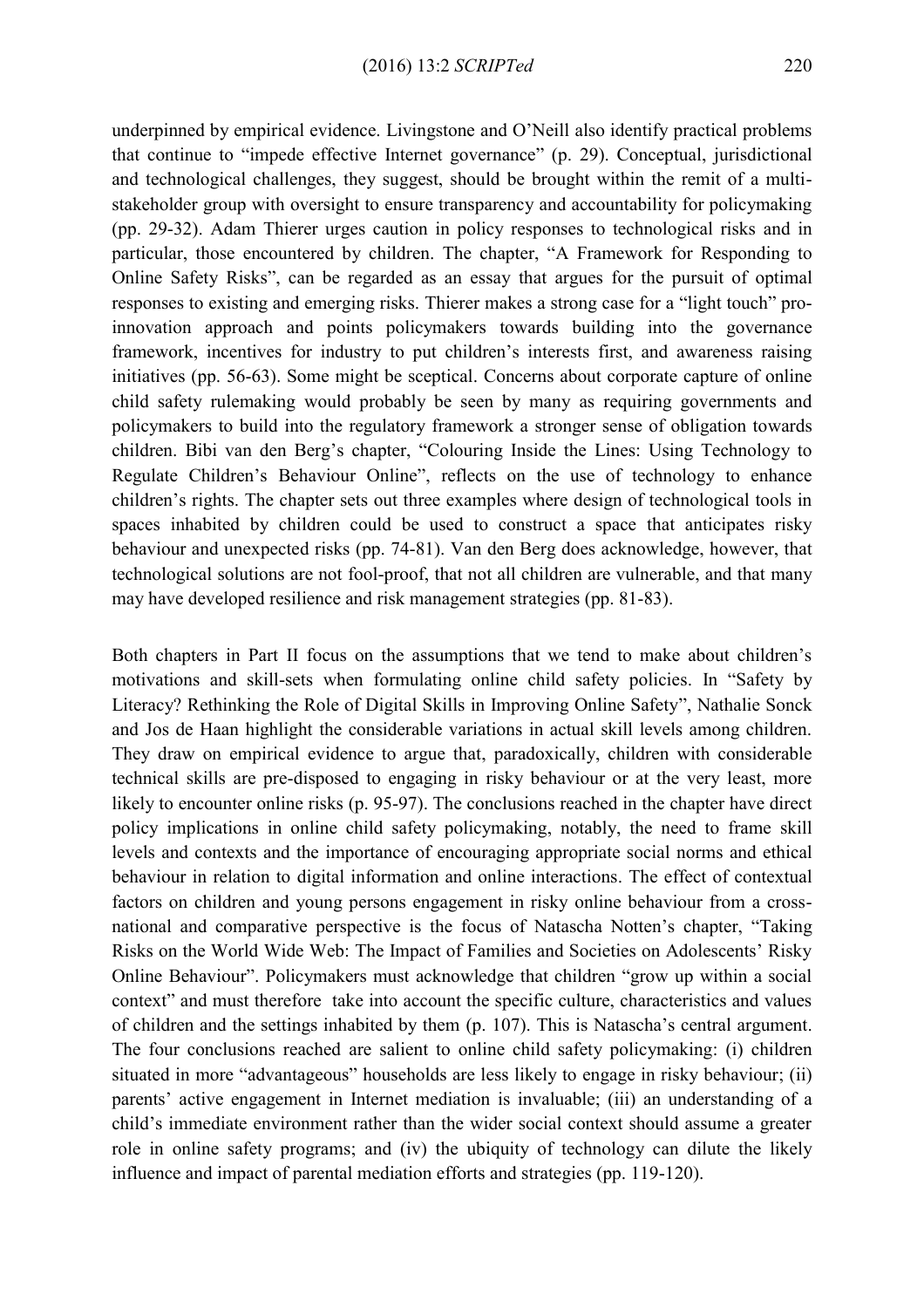The four chapters in Part III concern the nature and value of personal information and the commercial values embedded in affordances. These chapters must now be considered alongside the EU's General Data Protection Regulation (GDPR), which comes into force in May 2018. In "No Child's Play: Online Data Protection for Children", Simone van der Hoff provides a much-needed analysis of the reforms to data protection regulations and initiatives to safeguard children's privacy and personal information. Her conclusion in respect of industry-driven initiatives such as the "Safer Social Networking Principles For the EU" and the "Coalition to make the Internet a better place for kids" is that assessing their effectiveness and impact is extremely difficult (pp. 131-133). Her analysis of what is now Article 8 of the GDPR highlights some interpretational difficulties relating to "verifiable parental consent" and "profiling" when information services are offered to children under age 13 (pp. 134-139). The age threshold has now been raised under Article 8 to children under age 16 but with residual discretion in Member States to lower the age threshold.<sup>2</sup> Marga M. Groothuis in her chapter, "The Right to Privacy for Children on the Internet: New Developments in the Case Law of the European Court of Human Rights", analyses the judicial treatment of children's privacy rights under Article 8 of the European Convention on Human Rights. The coverage of the jurisprudence is quite extensive and she concludes that the potential of Article 8 has yet to be fully realised (pp. 151-154).

In "Online Social Networks and Young People's Privacy Protection: The Role of the Right to be Forgotten", Rachele Ciavarella and Cecile De Terwangne focus on a topic that has attracted considerable interest. When children make the transition from childhood to adulthood, the authors argue, it is important that digital footprints from the past should be available for deletion (pp. 163-169). Their observations will now have to be considered alongside the important ruling in the Google Spain case decided by the European Court of Justice. <sup>3</sup> Finally, commercial profiling and marketing to children through online games continues to be subjected to media and scholarly comment. Isolde Sprenkels and Irma van der Ploeg explain the regulatory challenges posed by this commercial practice in "Follow the Children! Advergames and the Enactment of Children's Consumer Identity". The OLA Water Games is an adventure game popular amongst children in the Netherlands. Advergames comprise elements of interactivity, game and entertainment. Consumer law provides a default rule, but only to the extent of prohibiting unfair or deceptive practices. The authors query whether it is sufficient for policymakers to ask if children can distinguish between brands, advertising and play. Their primary argument is that online predatory marketing practices are transforming the lifeworld of children (pp. 177-183). The OLA Water Games case study is used to illustrate the disturbing disconnect between law and children's autonomy, preference and best interests. As the political ramifications from the result of the

 $\overline{a}$ 

<sup>&</sup>lt;sup>2</sup> J Savirimuthu, "EU General Data Protection Regulation Article 8: Has Anyone Consulted the Kids?" (2016) available at [http://blogs.lse.ac.uk/mediapolicyproject/2016/03/01/eu-general-data-protection-regulation-article-](http://blogs.lse.ac.uk/mediapolicyproject/2016/03/01/eu-general-data-protection-regulation-article-8-has-anyone-consulted-the-kids/)[8-has-anyone-consulted-the-kids/](http://blogs.lse.ac.uk/mediapolicyproject/2016/03/01/eu-general-data-protection-regulation-article-8-has-anyone-consulted-the-kids/) (accessed 21 Aug 16).

<sup>3</sup> *Case 131/12 Google Spain SL, Google Inc. v Agencia Espanola de Proteccion de Datos (AEPD), Mario Costeja Gonzalez* [2014] ECL I-31 (ECJ).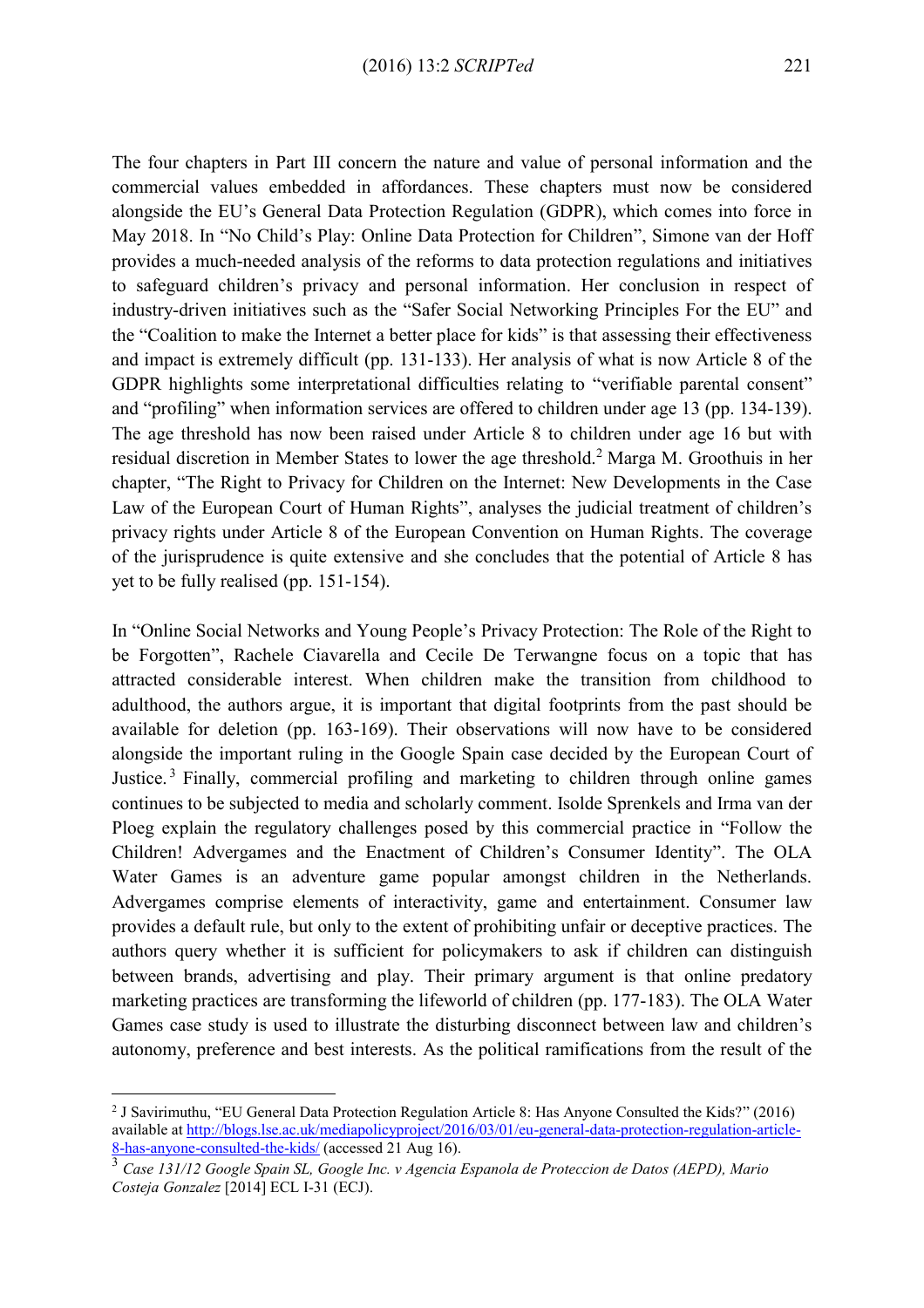referendum on UK's membership of the EU are gradually worked out, the impact of the GDPR on consent, collection and use of children's personal and sensitive information will need to be fully understood and grasped. The UN Convention on the Rights of the Child provides a well-established set of standards and norms that can help law to help steer policymakers towards developing principled and sustainable strategies.<sup>4</sup>

Parts IV and V are devoted to longstanding governance challenges – peer victimisation and online sexual solicitation. In "Children and Peer-to-Peer Risks in Social Networks: Regulating, Empowering or a Little Bit of Both?", Eva Livens addresses the following regulatory dilemma in the context of Belgium: can or should criminal law intervene when a child uses social media or digital communication tools to undermine the mental health and well-being of another child? There are no easy answers as Livens observes in her chapter. Belgian law does provide mechanisms to ensure that instigators of peer victimisation are held to account, but not necessarily through the criminal justice system (pp. 195-199). Janneke M. van der Zwaan, Virginia Dignum, Catholijn M. Jonker and Simone van der Hoff discuss the various types of bullying in their chapter "On Technology Against Cyberbullying", and conclude that despite the lack of an effective solution, efforts must be made to deploy education and awareness-raising initiatives. Readers will find the references to a number of empirical studies instructive, particularly in articulating the reasons why anti-bullying programs should continue to play an important role in policymaking (pp. 217-224). Sarah Genner's chapter, "Violent Video Games and Cyberbullying: Why Education is Better than Regulation", raises a separate question: should governments intervene to ensure that children are not exposed to violent video games? Her chapter, which focuses on Switzerland, delves into the problems of politicising child safety concerns and her conclusion, on balance, is right: legal bans on violent video games are ineffective (pp. 235-236). The coverage of cyberbullying concludes with a chapter by Heidi Vandebosch's, "Addressing Cyberbullying Using a Multi-Stakeholder Approach: The Flemish Case". What is intriguing about this chapter are the questions she asks – why does bullying take place and where does it originate? The seamless ways the online and offline environments weave into bullying, Vandebosch argues, require responses to be contextualised and that integrate stakeholders such as online safety organizations, telecommunication services providers and law enforcement into the governance debate (pp. 250-258).

Part V is devoted to the topic of online sexual solicitation. The two chapters, "Regulating Online Sexual Solicitation: Towards Evidence-Based Policy and Regulation", and "Protecting Children from the Risk of Harm? A Critical Review of the Law's Response(s) to Online Child Sexual Grooming in England and Wales", highlight the role and value of research in informing policy debates. In the former chapter, Leontien M van der Knaap and Colette MKC Cuijpers consider the Lanzarote Convention specifically and identify the assumptions policymakers make about children, harm and vulnerability (pp. 268-269). In the

 $\overline{a}$ 

<sup>&</sup>lt;sup>4</sup> J Savirimuthu, "Networked Children, Commercial Profiling and The EU Data Protection Reform Agenda: In the Child's Best Interests?" in H Stalford and I Iusmen (eds), *The EU as a Children's Rights Actor: Law, Policy and Structural Dimensions* (Leverkusen and London: Budrich Academic 2015) 221-257.